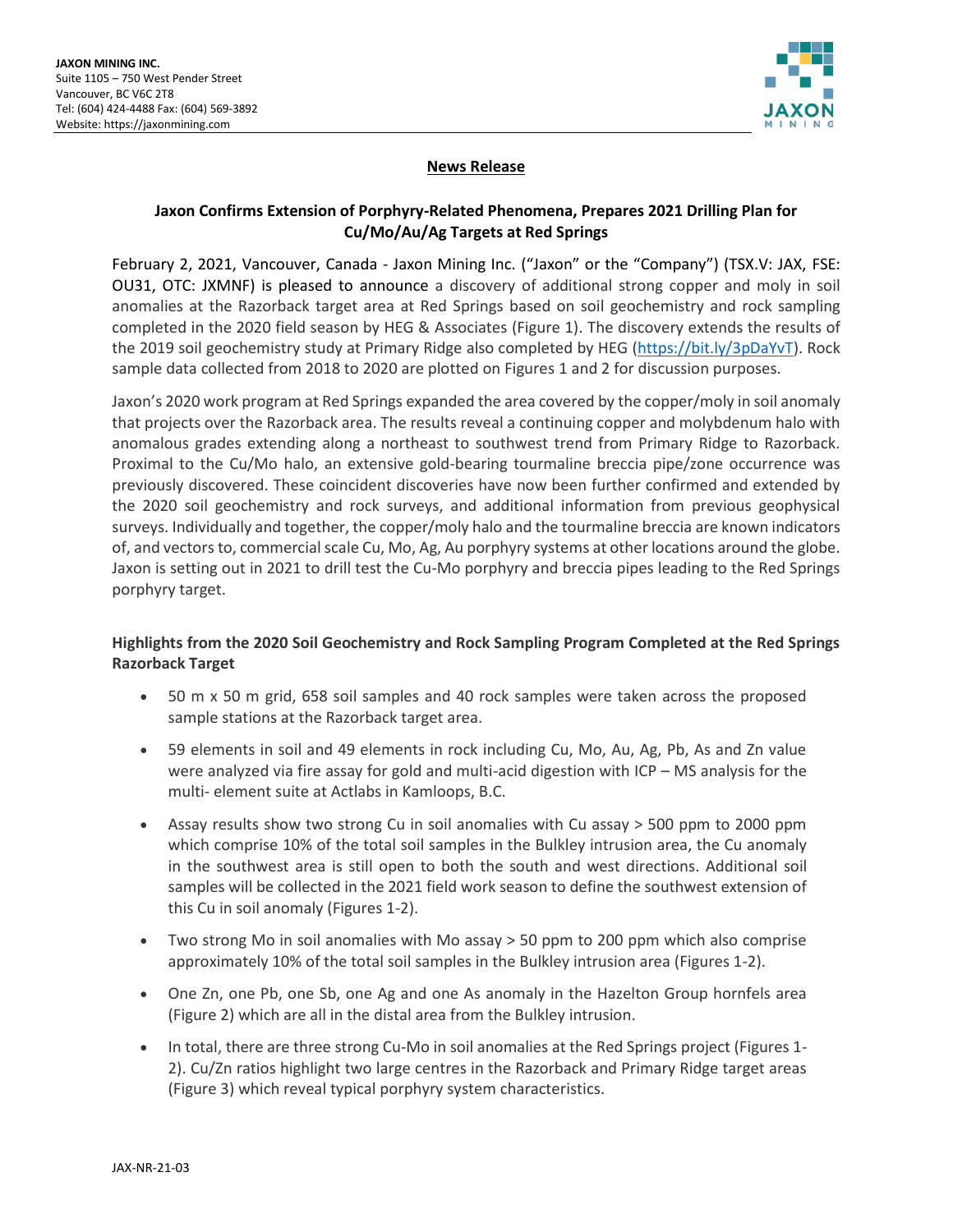- High-grade rock samples are either from the Cu in soil anomalies area or from the tourmaline breccia zone/pipe area in the distal south area (Figure 2).
- Most importantly, intrusions with disseminated Cu sulfide mineralization have been discovered in these three Cu-Mo in soil anomalous areas (Figure 4), which indicate that these intrusions are the source of the strong Cu-Mo anomalies. All three Cu-Mo in soil anomalies extend more than 2 km long and approximately 1 km wide, indicating the potential distribution range of the Cu-Mo porphyry mineralization.

Mr. Dylan Hunko, Vice President of HEG & Associates, commented, *"Soil geochemistry has outlined two very strong mineralized centres, providing a great picture for metal zonation at the Red Springs project. Potential for a high-grade Cu-Mo porphyry system is now supported with strong Cu enrichment of soils displaying values greater than 500 parts per million (ppm) Cu. As the advancement of exploration efforts continue at the Red Springs project, specifically within the Razorback and Primary Ridge target areas, the value of this under-explored land has really come to light. The combination of nearby infrastructure, incredible mineralization within rock samples at surface, soil geochemistry and geophysics has Red Springs primed for the next major porphyry discovery in British Columbia."*



*Figure 1. Cu in soil anomalies at Razorback (2020) and Primary Ridge (2019) at the Red Springs project.*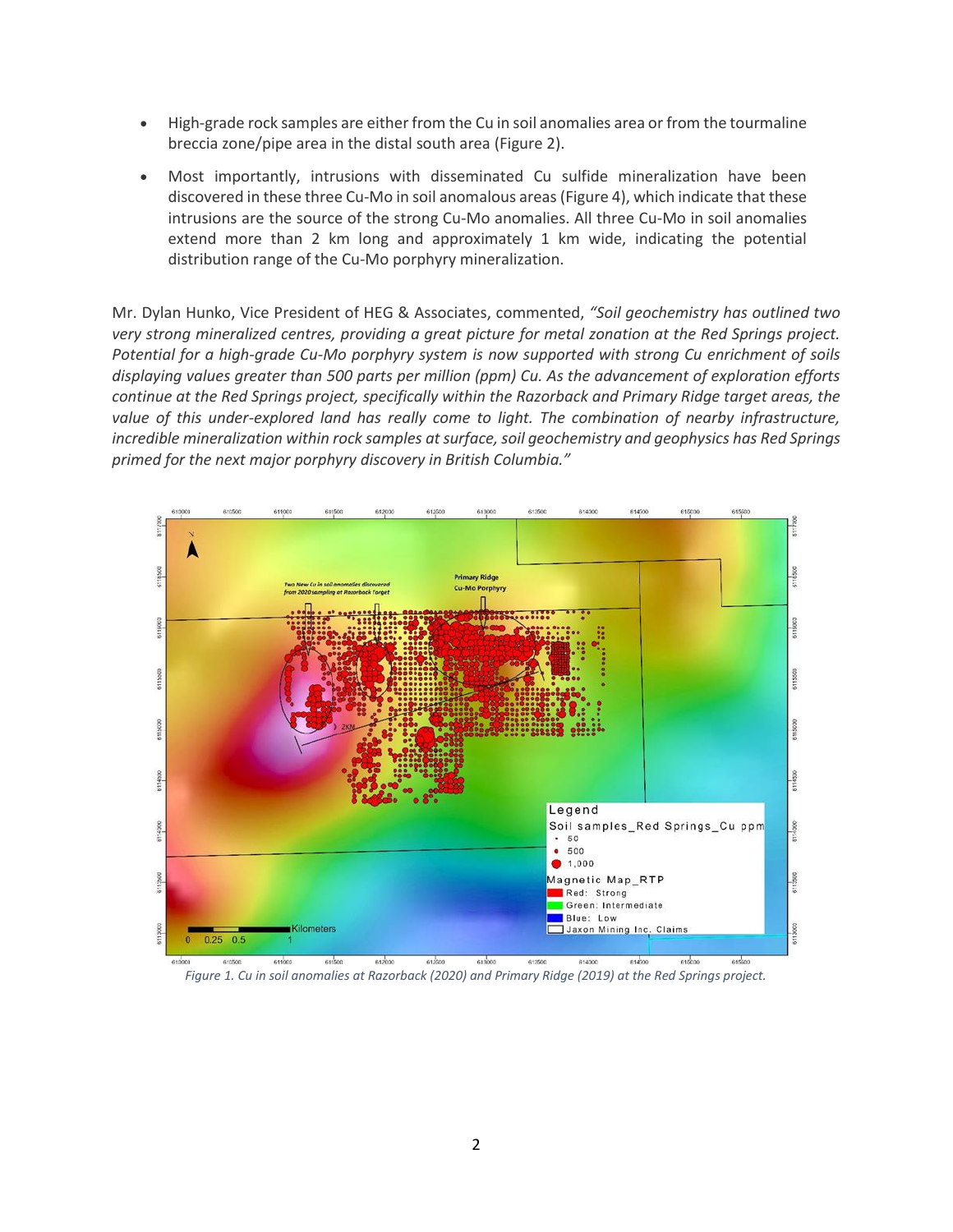

*Figure 2. Soil sample anomalies and rock samples with Cu assay at Razorback (2020) and Primary Ridge (2019) at the Red Springs project.*



*Figure 3. Cu/Zn ration centres at Razorback and Primary Ridge at Red Springs (HEG & Associates, 2020)*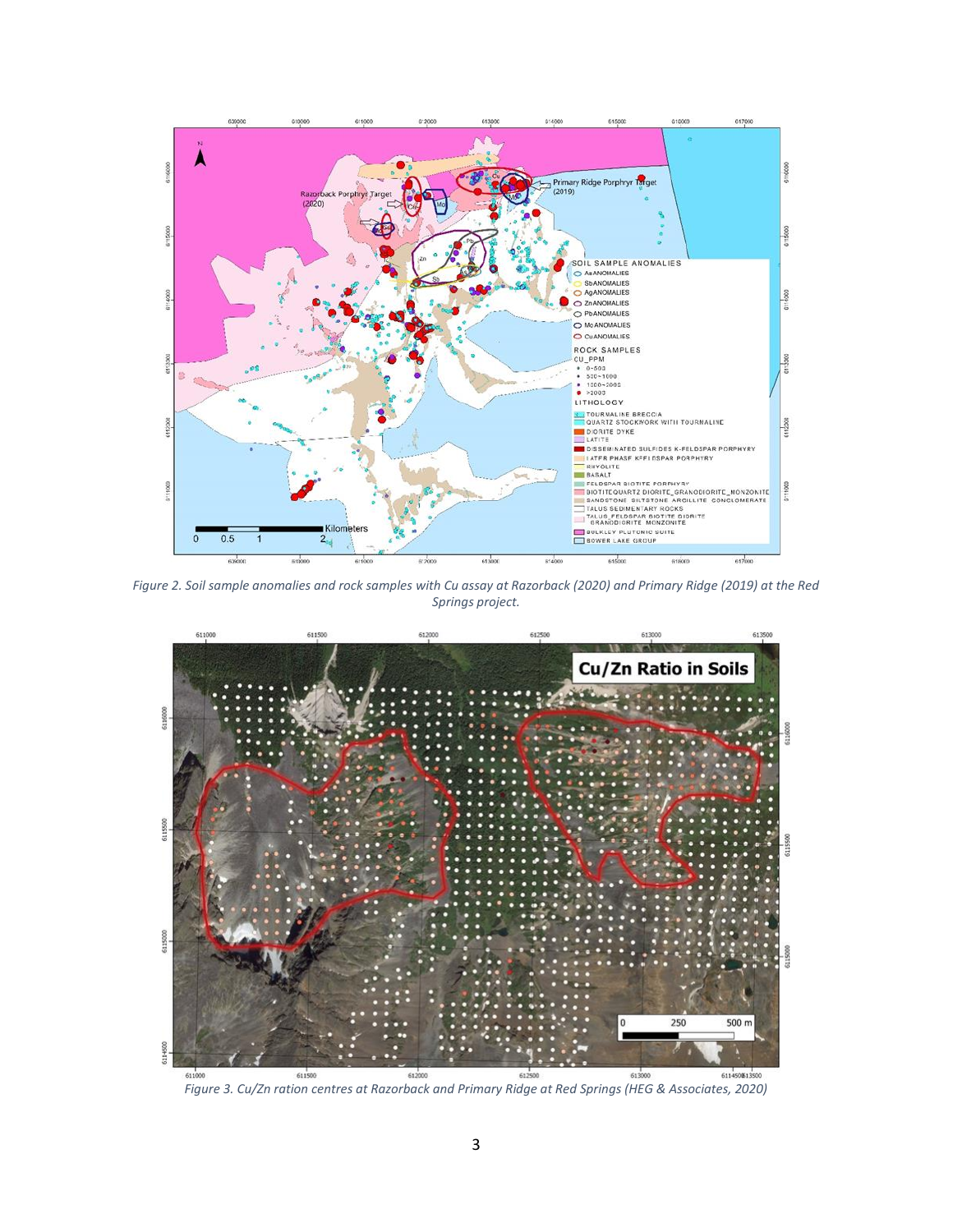

*Figure 4. Altered porphyritic intrusion with disseminated pyrite and chalcopyrite from the Primary Ridge to Razorback porphyry targets (HEG & Associates, 2020)*

#### **Soil and Rock Sampling and Analytical Procedures**

Soil samples were taken on a 50 m by 50 m grid covering an approximate 2 km2 area over the Primary Ridge target. Approximately 500 g to 600 g of soil was sampled at a depth of approximately 25-30 cm from surface. Soil samples were primarily targeting the B horizon when appropriate and sampled into labelled craft paper bags.

Approximately 50 packaged samples (10 soils per poly bag) were put into labelled rice bags for transport. Security tags were added to rice bags to further increase QAQC protocol. Samples were shipped to Actlabs in Kamloops, B.C. for analysis.

All soil samples were dried at low temperature, 500 g is then screened to -80 mesh before Aqua Regia digestion. A 20 g true Aqua Regia digestion with ICPMS finish and Ultra Trace was selected as the analytical method for soil samples.

Rock samples were taken at the discretion of geologists in the field and were placed into clear poly bags with corresponding lab tags and bag labels. Approximately 10 rock samples were placed into labelled rice bags for transport. Security tags were added to rice bags to further increase QAQC protocol. All rock samples were also shipped to Actlabs in Kamloops, B.C. for analysis.

Rock samples were crushed (to <7 kg) up to 80% and passed through a 2 mm riffle split for a 250 g sample. They were than pulverized via mild steel to 95% passing 105 µm. Rock samples were analyzed via fire assay for gold and multi-acid digestion with ICP – MS analysis for the multi element suite.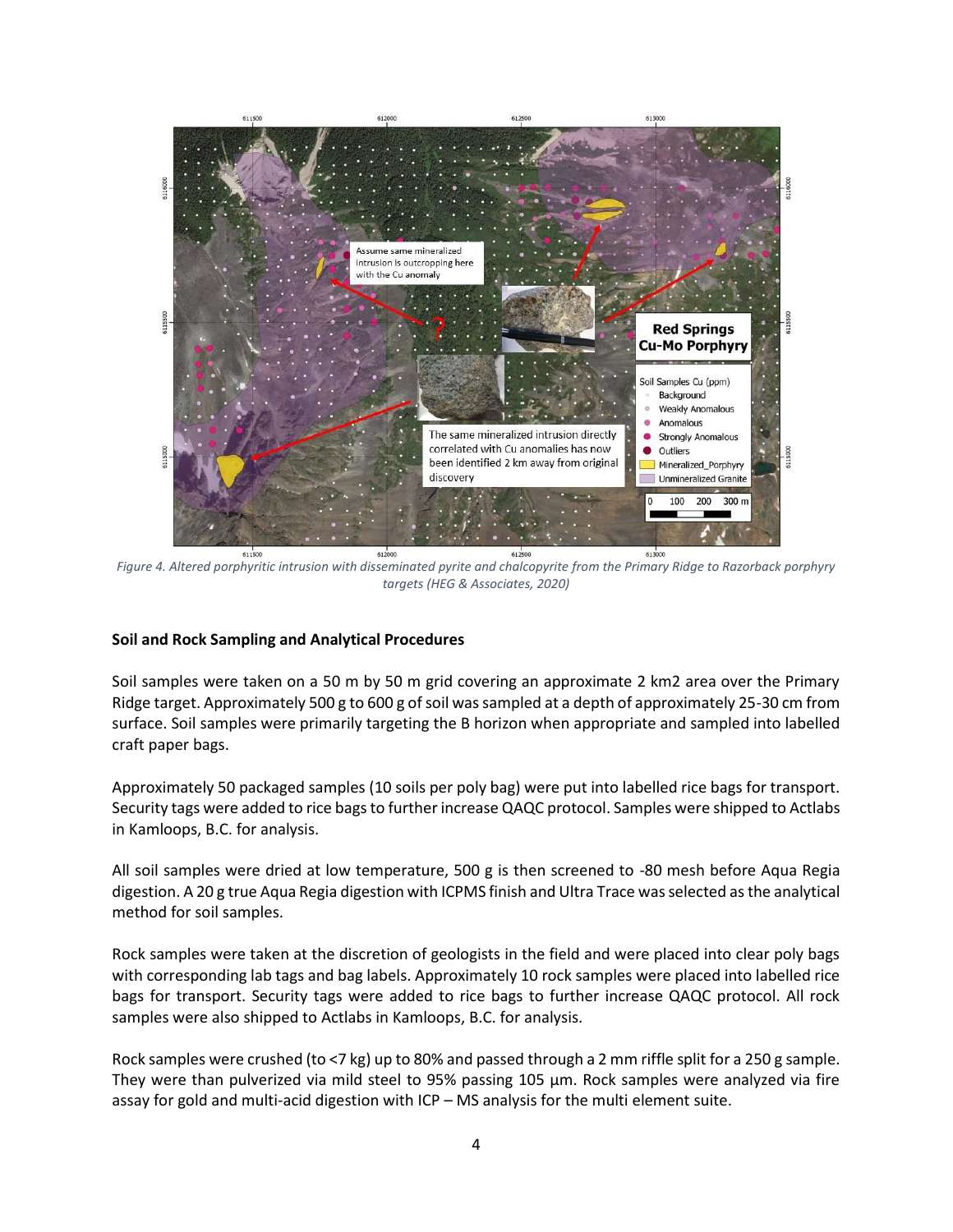### **Qualified Person**

Yingting (Tony) Guo, P.Geo., President of Jaxon Mining Inc., a Qualified Person as defined by National Instrument 43- 101, has reviewed, and prepared the scientific and technical information and verified the data supporting such scientific and technical information contained in this news release.

#### **About Jaxon Mining Inc.**

Jaxon is a specialized precious and base metals exploration and project assembly company with a focus on western Canada. Jaxon pursues the discovery of large, mineralized, Cu, Ag, Au polymetallic systems near known metallogenic districts. Jaxon targets underexplored areas with geological settings and event histories that set up the conditions for the propagation of first-order conduits and the generation of extensive metalliferous fluid flows. Jaxon's targets, generally, have not experienced previous systematic, multi-disciplinary exploration nor have they been tested at deeper horizons. Jaxon is currently focused on drill testing the Netalzul Mt. and Red Springs projects on its Hazelton Property in north-central British Columbia.

ON BEHALF OF THE BOARD OF DIRECTORS JAXON MINING INC.

"*John King Burns*"

John King Burns, Chairman

For more information please contact:

Investor Relations

Kaye Wynn Consulting T: 604-558-2630 TF: 1-888-280-8128 E: info@kayewynn.com

Freeform Communications T: 604-243-0499 E: enquiries@freeform.com

Corporate T: 604-424-4488 E: info@jaxonmining.com https://jaxonmining.com

This news release may contain forward-looking information, which is not comprised of historical facts. Forward-looking information involves risks, uncertainties and other factors that could cause actual events, results, performance, prospects and opportunities to differ materially from those expressed or implied by such forward-looking information. Forward-looking information in this news release may include, but is